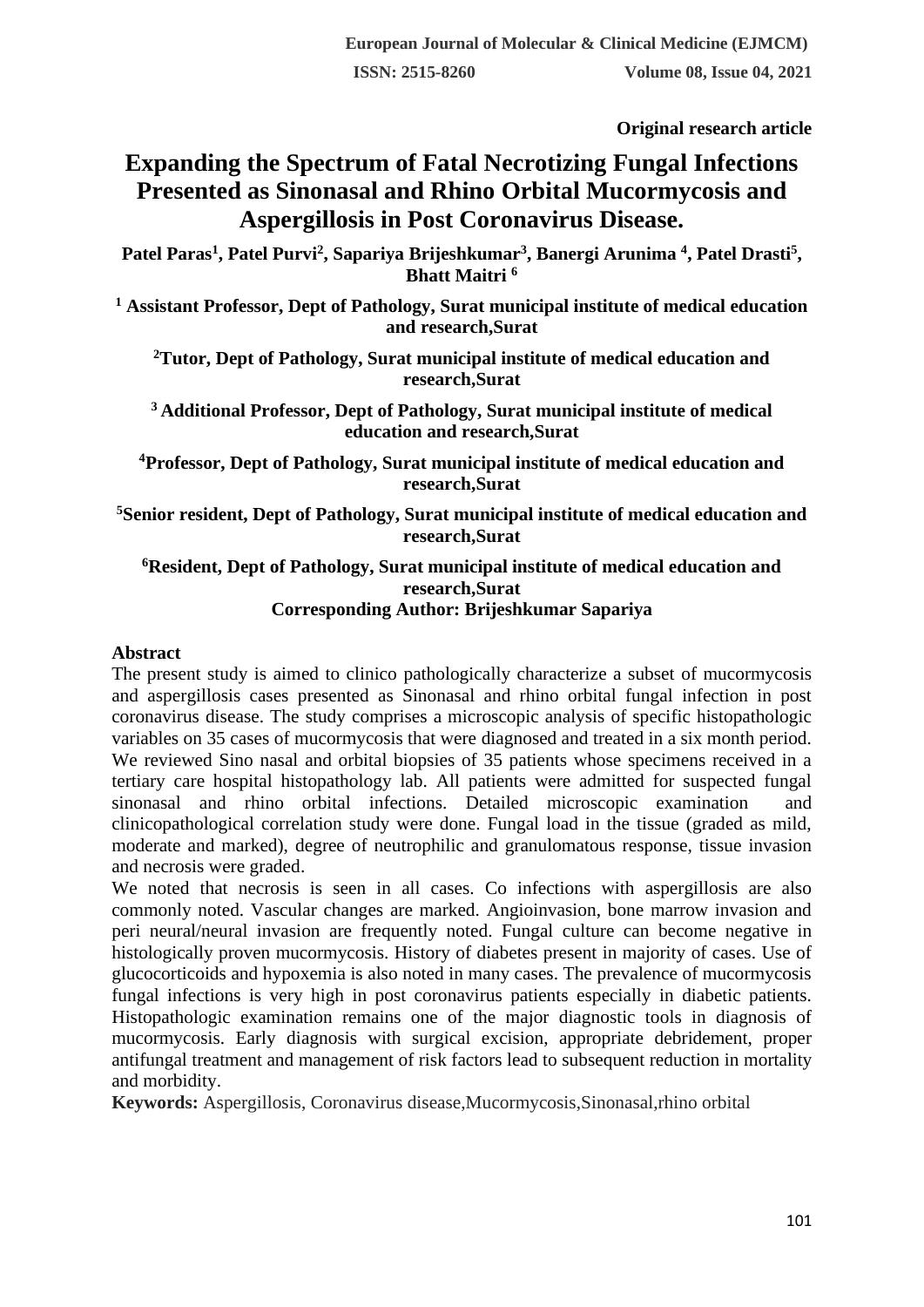# **Introduction**

Coronavirus disease is caused by severe acute respiratory syndrome coronavirus 2.There have been many twirls in pathophysiology, diagnosis, treatment and fate of COVID-19 infections<sup>1</sup> Amid this pandemic in India, rhino-orbital-cerebral Mucormycosis (ROCM) has come to light as emerging new complications. It is present globally, but certain agents are prevalent in India.<sup>2</sup>Mucormycosis is a rare but aggressive, angioinvasive and opportunistic fungal disease caused by Mucorales. It mainly involves the patients with deranged immune systems among which uncontrolled diabetes mellitus associated with COVID-19 is the most common cause.<sup>1</sup>. In this scenario, histological examination can reveal optimal uses of nephrotoxic drugs and radical surgeries.

# **Materials and Methods**

A Descriptive observational study was undertaken at Pathology Department over a period of 6 months, from December 2020 to May 2021.The study included all cases of Sino nasal and rhino orbital mucormycosis that were diagnosed in histopathology lab who had past history of coronavirus infection. The patients' presentation details, imaging findings, history of comorbidities, histopathology findings were obtained, recorded and analyzed. All patients were operated upon, keeping complete surgical debridement as the aim, along with intravenous amphotericin administration.

By computed tomography /magnetic resonance imaging and Histopathological examination according to site they are divided into 3 stages:Stage I: Infection of the nasal mucosa and sinuses.,Stage II: Orbital involvement and Stage III: Cerebral involvement.

All received biopsies were stained by Haematoxylene and Eosin stain, Periodic Acid Schiff (PAS)stain and Gomori's Methenamine silver stain (GMS)stain and Ziehl-Neelsen stain (in cases of granulomatous inflammation). Detailed microscopic examination and clinicopathological correlation study were done.

The sample preparations were studied for the following microscopic details

• Fungal load (graded as mild, moderate and marked).

• Fungal morphology delineated by H & E, GMS, and PAS as broad pauci/aseptate hyphae with irregular/right angle branching were identified as *Mucorales* species. Presence of mixed infection mucormycosis and aspergillosis were noted. Presence of Sporangiospores of mucor and fruiting bodies of aspergillosis were also noted.

- Culture reportswere collected.
- Composition of inflammatory infiltrate.

• The presence of neutrophilic response was graded (mild, moderate to marked) depending on the intensity of the infiltrate.

• Presence of granulomatous inflammation and giant cell reactions were noted.

• Degree of tissue necrosis Tissue necrosis was semi-quantitated as percentage of total area of the tissue sampled.

• Tissue invasion into soft tissues and bone, type of spread (angio/perineural) by fungus noted.

• Invasive ROCM was further categorized as acute when the duration of signs and symptoms was equal to or less than 4 weeks and chronic when the duration of signs and symptoms was more than 4 weeks.

Available clinical data including symptoms and signs, duration between coronavirus disease and development of mucormycosis, treatment for coronavirus disease, history of comorbidity also collected and analyzed.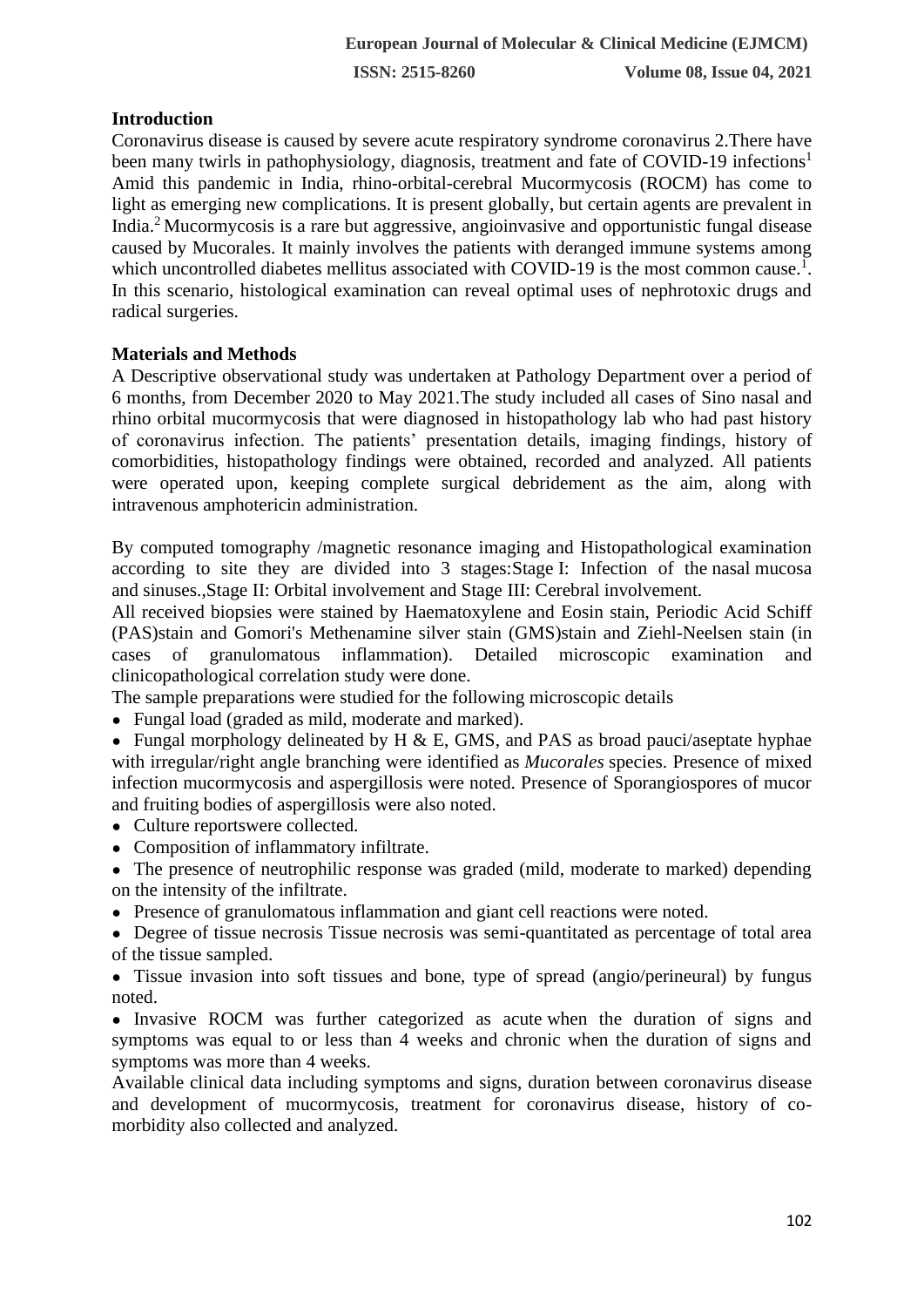### **Results**

A total of 35 patients of post covid mucormycosis were clinically diagnosed and confirmed at histology during the six months study period.

Males predominated (60%,  $n = 21$ ), with the male: female ratio being 1.5: 1. The patients' age ranged from 32 to 70 years with the larger incidence in the 61-70 years (50%) age group. Approximately 82% ( $n = 29$ ) were immunocompromised with diabetes mellitus (80%, ( $n =$ 28) as the commonest factor among these patients. One patient with HIV infection developed mucor infection. 60% of patients(n=21) had history of corticosteroid taken for covid treatment.48 % patients( $n=17$ ) had history of hypoxemia.

Of the total 35 cases of invasive type, all cases are acute having a history of less than 4 weeks.

Of the total 35 cases, 30 cases were in stage 1(having only Sino nasal involvements) and 5 cases in stage 2(having Sino nasal and orbital involvement.)

Of the total 35 cases, only one case had received complete vaccination.

Duration between covid infection and development of mucormycosis was 14 days to 45 days found.

Of the total 35 cases, 8 cases had bilateral involvement.

[\[Table 1\]](https://www.ijpmonline.org/viewimage.asp?img=IndianJPatholMicrobiol_2010_53_2_253_64342_b1.jpg) shows frequency of signs and symptoms of rhino-orbital mucormycosis in 35 patients.

| Clinical features (non ophthalmic) | $(n=35)$ (approximate % of total cases) |
|------------------------------------|-----------------------------------------|
| Facial pain                        | 24(68%)                                 |
| <b>Facial numbness</b>             | 5(14%)                                  |
| headache                           | 15(42%)                                 |
| toothache                          | 5(14%)                                  |
| Burning sensation of mouth         | 2(6%)                                   |
| Difficulty in swallowing           | 2(6%)                                   |
| Nasal discharge                    | 2(6%)                                   |
| Gum bleeding                       | 1(3%)                                   |
| Nasal blockage                     | 1(3%)                                   |
| Epistaxis                          | 1(3%)                                   |
| Clinical features (Ophthalmic)     |                                         |
| Swelling around eye                | 9(26%)                                  |
| Decreased vision                   | $4(11\%)$                               |
| Eye pain                           | 1(3%)                                   |
| Watering from eye                  | 1(3%)                                   |

**Table 1: Frequency, signs and symptoms of cases of rhino-orbital mucormycosis**

The tissue samples sent for paraffin sections were studied along with special stains. The tissue samples were chiefly mushy, friable and grey-white to black in color. Table 2 shows histological analysis of specimens received from nasal cavity, maxillary sinus, frontal sinus, ethmoid sinus, sphenoid sinus, hard palate /alveolus and orbit.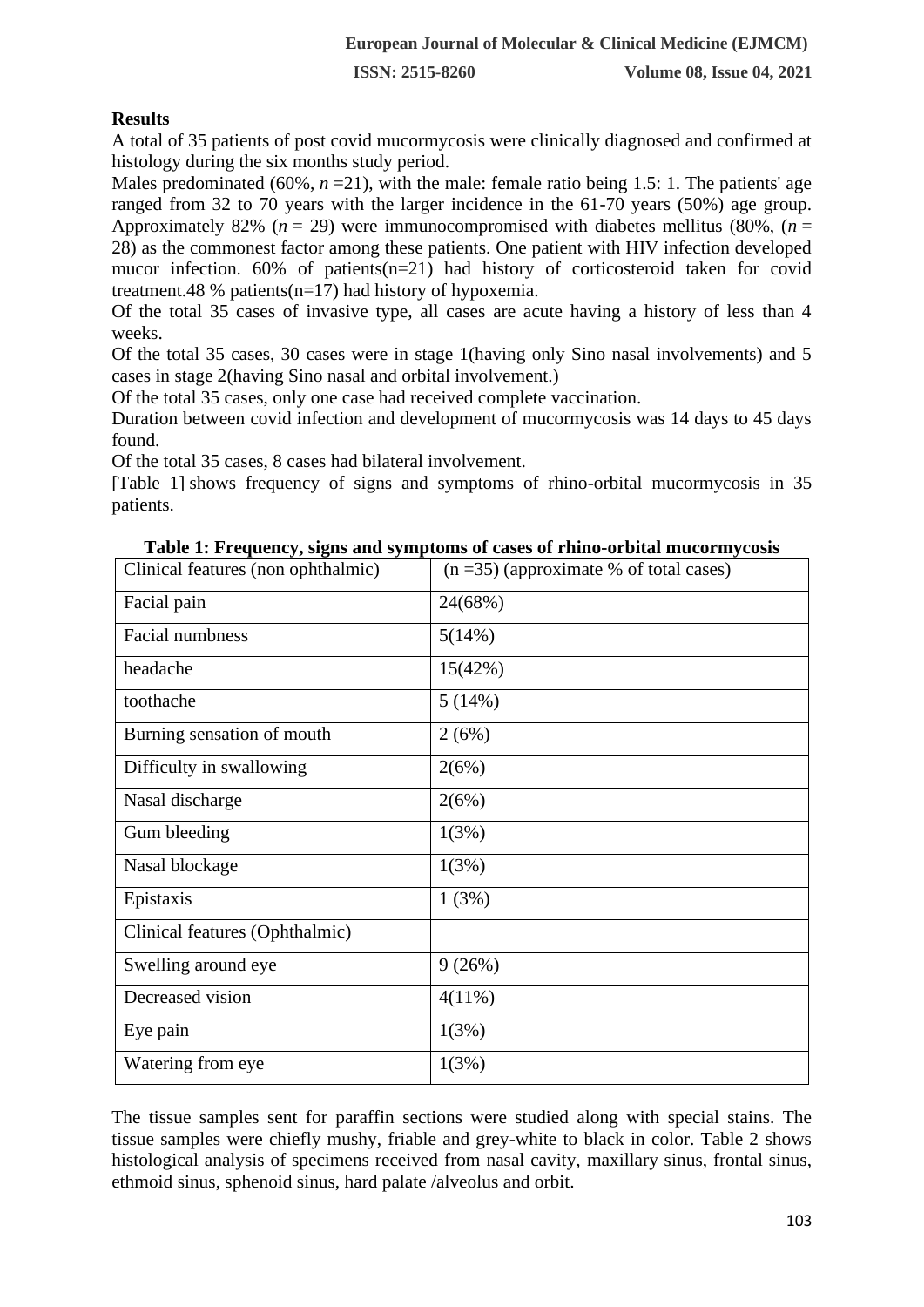|                                                                                                                    |                      | раиспь.        |                  |               |          |
|--------------------------------------------------------------------------------------------------------------------|----------------------|----------------|------------------|---------------|----------|
| $% \left( \left( \mathcal{A},\mathcal{A}\right) \right) =\left( \mathcal{A},\mathcal{A}\right)$ of<br><b>Types</b> | Fungal<br>load<br>of | Inflammation   | <b>Tissue</b>    | Angioinvasion | Bone     |
| specimen                                                                                                           | Mucor                |                | Necrosis         |               | marrow   |
| received                                                                                                           |                      |                |                  |               | invasion |
| <b>Nasal</b>                                                                                                       | Dense $n=2$          | Dense $n=3$    | $< 50\% : 15$    | $n=5$         | $n=0$    |
| cavity                                                                                                             | Moderate n=6         | Moderate       | $\geq 50\% = 04$ |               |          |
| $n=19$                                                                                                             | Mild $n=3$           | $n=15$         | Absent:0         |               |          |
|                                                                                                                    | Absent n=8           | Mild $n=2$     |                  |               |          |
| Maxillary                                                                                                          | Dense $n=7$          | Dense $n=8$    | $<$ 50%:11       | $n=5$         | $n=11$   |
| sinus                                                                                                              | Moderate             | Moderate       | $\geq 50\% = 10$ |               |          |
| $n = 22$                                                                                                           | $n=7$                | $n=8$          | Absent:0         |               |          |
|                                                                                                                    | Mild $n=4$           | Mild $n=6$     |                  |               |          |
|                                                                                                                    | Absent n=4           | Absent n:0     |                  |               |          |
| Frontal                                                                                                            |                      | Dense          | $<$ 50%:01       | $n=0$         | $n=0$    |
| sinus                                                                                                              | Absent:01            | $n=1$          |                  |               |          |
| $n=1$                                                                                                              |                      |                |                  |               |          |
| Ethmoid                                                                                                            | Dense $n=1$          | Dense $n=2$    | $<$ 50% n=4      | $n=0$         | $n=0$    |
| sinus                                                                                                              | Moderate $n=2$       | Moderate $n=2$ | $\geq 50\%$ n=2  |               |          |
| $n=8$                                                                                                              | Mild $n=1$           | Mild $n=4$     | Absent           |               |          |
|                                                                                                                    | Absent $n=4$         |                | $n=2$            |               |          |
| Sphenoid                                                                                                           | Dense $n=3$          | Dense $n=1$    | $< 50\%$         | $n=1$         | $n=2$    |
| sinus                                                                                                              | Moderate $n=1$       | Moderate n=0   | $n=0$            |               |          |
| $n=7$                                                                                                              | Mild $n=1$           | Mild $n=6$     | $\geq 50\%$      |               |          |
|                                                                                                                    | Absent $n=2$         | Absent $n=0$   | $n=5$            |               |          |
|                                                                                                                    |                      |                | Absent           |               |          |
|                                                                                                                    |                      |                | $n=2$            |               |          |
|                                                                                                                    |                      |                |                  |               |          |
| Hard                                                                                                               | Dense $n=3$          | Dense $n=1$    | $<50\%$ n=5      | $n=2$         | $n=2$    |
| palate                                                                                                             | Moderate $n=3$       | Moderate       | $\geq 50\%$ n=2  |               |          |
| /alveolus                                                                                                          | Mild $n=1$           | $n=06$         |                  |               |          |
| $n=7$                                                                                                              | Absent $n=0$         | $Mild=0$       |                  |               |          |
|                                                                                                                    |                      | Absent:0       |                  |               |          |
| Orbit                                                                                                              | Dense $n=0$          | Dense $n=1$    | $<50\%$ n=2      | $n=2$         |          |
| $n=5$                                                                                                              | Moderate $n=3$       | Moderate $n=2$ | $\geq 50\%$ n=1  |               |          |
|                                                                                                                    | $Mild = 2$           | $Mild = 2$     | Absent:          |               |          |
|                                                                                                                    | Absent=0             |                | $n=2$            |               |          |

#### **Table 2: shows histological variables in 69 specimens from various different sites of 35 patients.**

The most commonly received specimens were from maxillary sinus and nasal cavity. Angioinvasion also commonly noted in specimens of maxillary sinus and nasal cavity. Bone marrow invasion the most commonly noted in specimens of maxillary sinus.

The characteristic hyphae of Zygomycetes, which were broad, ribbon-like and predominantly aseptate with wide-angle branching were better visualized with H and E stains than with special stains. [\[Figure 2\].](https://www.ijpmonline.org/viewimage.asp?img=IndianJPatholMicrobiol_2010_53_2_253_64342_u3.jpg) Occasional cross-walls were observed in a few hyphae. The load was found to be more in the areas of necrosis. Sporangiospores of mucor were seen in two cases[.\[Figure 2B\].](https://www.ijpmonline.org/viewimage.asp?img=IndianJPatholMicrobiol_2010_53_2_253_64342_u3.jpg)Fungal elements were also well appreciated with PAS [\[Figure 2C\]](https://www.ijpmonline.org/viewimage.asp?img=IndianJPatholMicrobiol_2010_53_2_253_64342_u3.jpg) and GMS stain[s\[Figure 2d\].](https://www.ijpmonline.org/viewimage.asp?img=IndianJPatholMicrobiol_2010_53_2_253_64342_u3.jpg)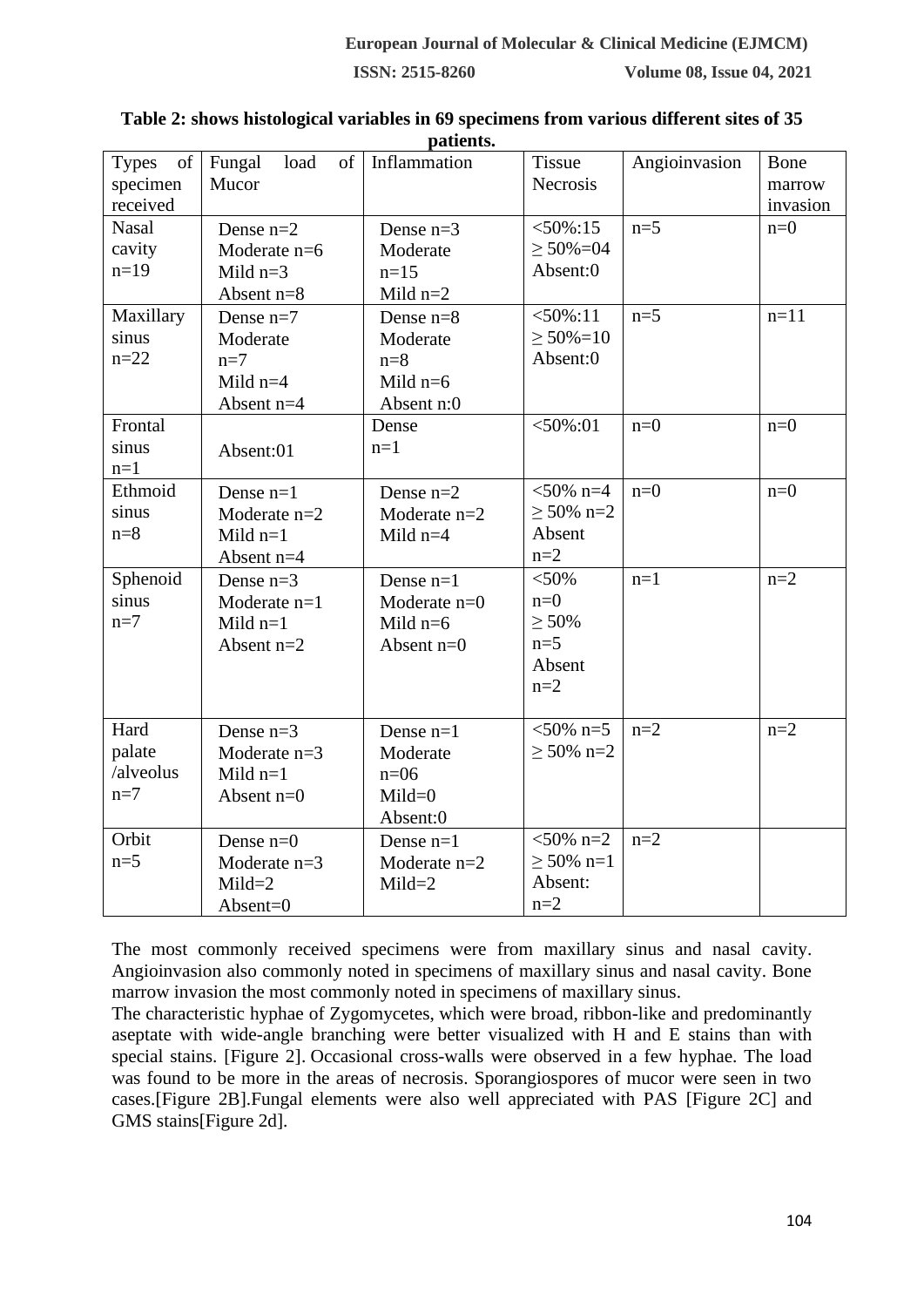

Co infection with aspergillosis [\[Figure 3\]](https://www.ijpmonline.org/viewimage.asp?img=IndianJPatholMicrobiol_2010_53_2_253_64342_u3.jpg) were observed in 6 cases. Dichotomous (into two nearly equal branches, or 45 degrees) branching, hyphae with frequent septation, diameter ranges from 2.5 to 4.5 μ[m\[Figure 3a\]](https://www.ijpmonline.org/viewimage.asp?img=IndianJPatholMicrobiol_2010_53_2_253_64342_u3.jpg) were seen.Many fruiting bodies of Aspergillus noted in all 6 cases of co infections [\[Figure 3B](https://www.ncbi.nlm.nih.gov/pmc/articles/PMC3841699/figure/F2/)]. A GMS stain was carried out, which highlighted the fungi [Figure 3D].

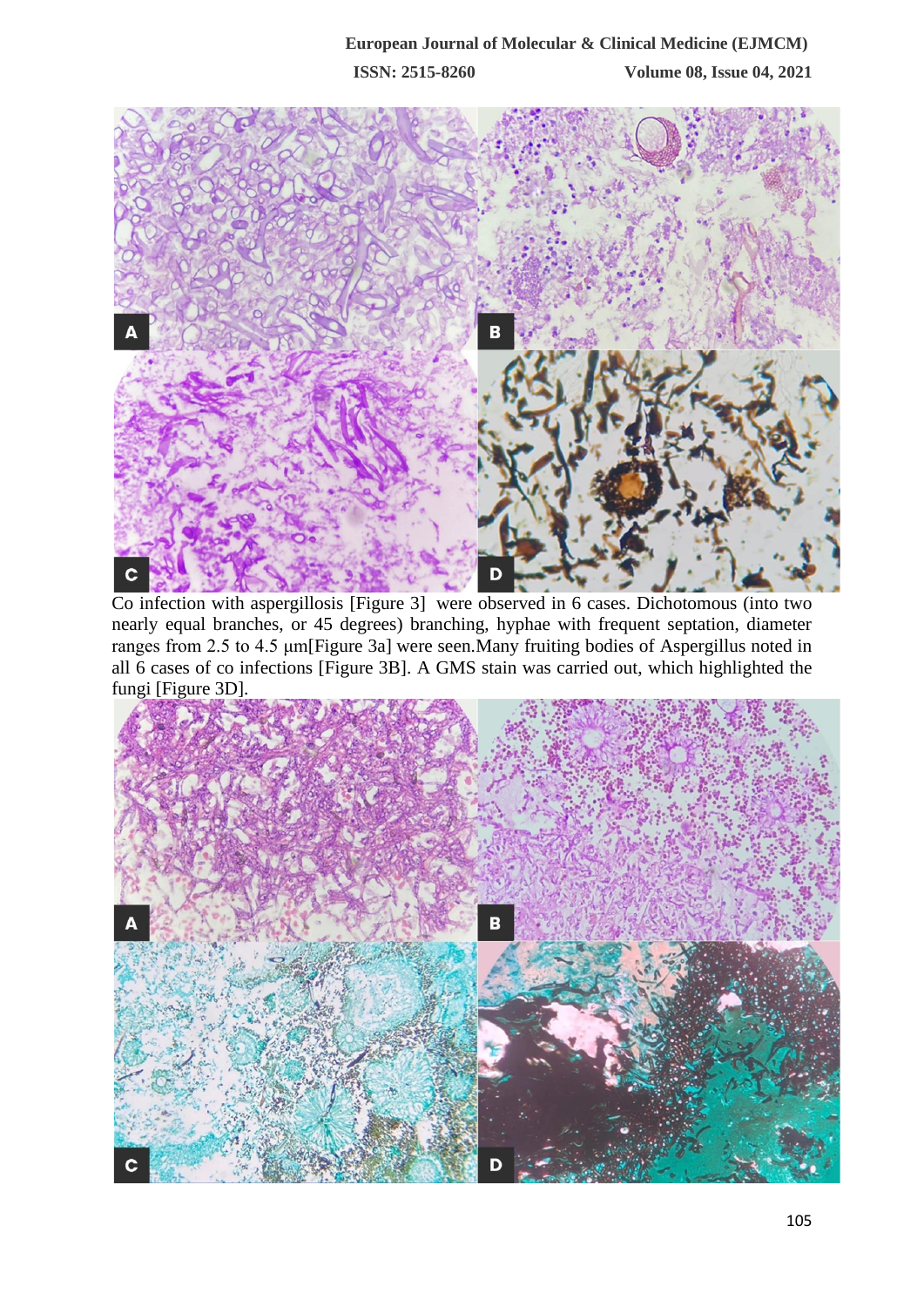We have noted that granulomatous inflammation, giant cell reaction,angioinvasion,perineural and bone marrow invasion are not seen in cases with co-infections of mucormycosis and aspergillosis.

Granulomatous inflammation noted in 4/35 cases (11%) were composed of macrophages, multinucleated giant cells and lymphocytes with central necrosis. 3 cases with granulomatous inflammation were of stage 2 .The fungal hyphae were identified in the necrotic areas and within the multinucleated giant cells at foci. Giant cell reactions without definite granuloma formation were seen in 22/35 cases (63 %).

Neutrophilic infiltration was mild in 4 cases and moderate to marked in 31 cases. All the 35 (100%) cases of mucormycosis showed tissue necrosis. Necrosis was classically pale basophilic with minimal inflammatory response and fungal hyphae were distinctly seen in it. The percentage of necrosis varied from 3 to 95% and the density of fungal organisms was highest in necrotic tissues. Although necrosis was found at microscopy in all the patients of mucormycosis, no necrosis was found in two specimens of orbits. Angioinvasion was seen in 15 (43%) of the 35 patients. Those blood vessels showed either viable or part of the necrotic focus. The fungal hyphae were identified in the wall of the blood vessels [\[Figure 4a\]](https://www.ijpmonline.org/viewimage.asp?img=IndianJPatholMicrobiol_2010_53_2_253_64342_u4.jpg) or forming thrombi [\[Figure 4b\]o](https://www.ijpmonline.org/viewimage.asp?img=IndianJPatholMicrobiol_2010_53_2_253_64342_u4.jpg)bserved. Both veins and arteries were involved by the process.

Perineural/neural invasion [\[Figure 4c\]](https://www.ijpmonline.org/viewimage.asp?img=IndianJPatholMicrobiol_2010_53_2_253_64342_u4.jpg) seen in 4 (11%) cases.

Bone marrow invasion [\[Figure 4d\]](https://www.ijpmonline.org/viewimage.asp?img=IndianJPatholMicrobiol_2010_53_2_253_64342_u4.jpg) was noted in 15 (43%) cases with hyphae localized in the bone marrow.



Fungal culture carried out in 35 cases, 30 (86 %) showed distinct growth for Mucorales, while 5 showed no growth. The Mucorales produced fluffy white/gray, or brownish colonies. Discussion

The Covid-19 infection caused by the novel SARS-CoV-2 has been associated with a wide range of disease patterns, ranging from a mild cough to life-threatening pneumonia.<sup>1</sup> As the ongoing COVID-19 pandemic, more and more experts are aware of fungal co-infections. The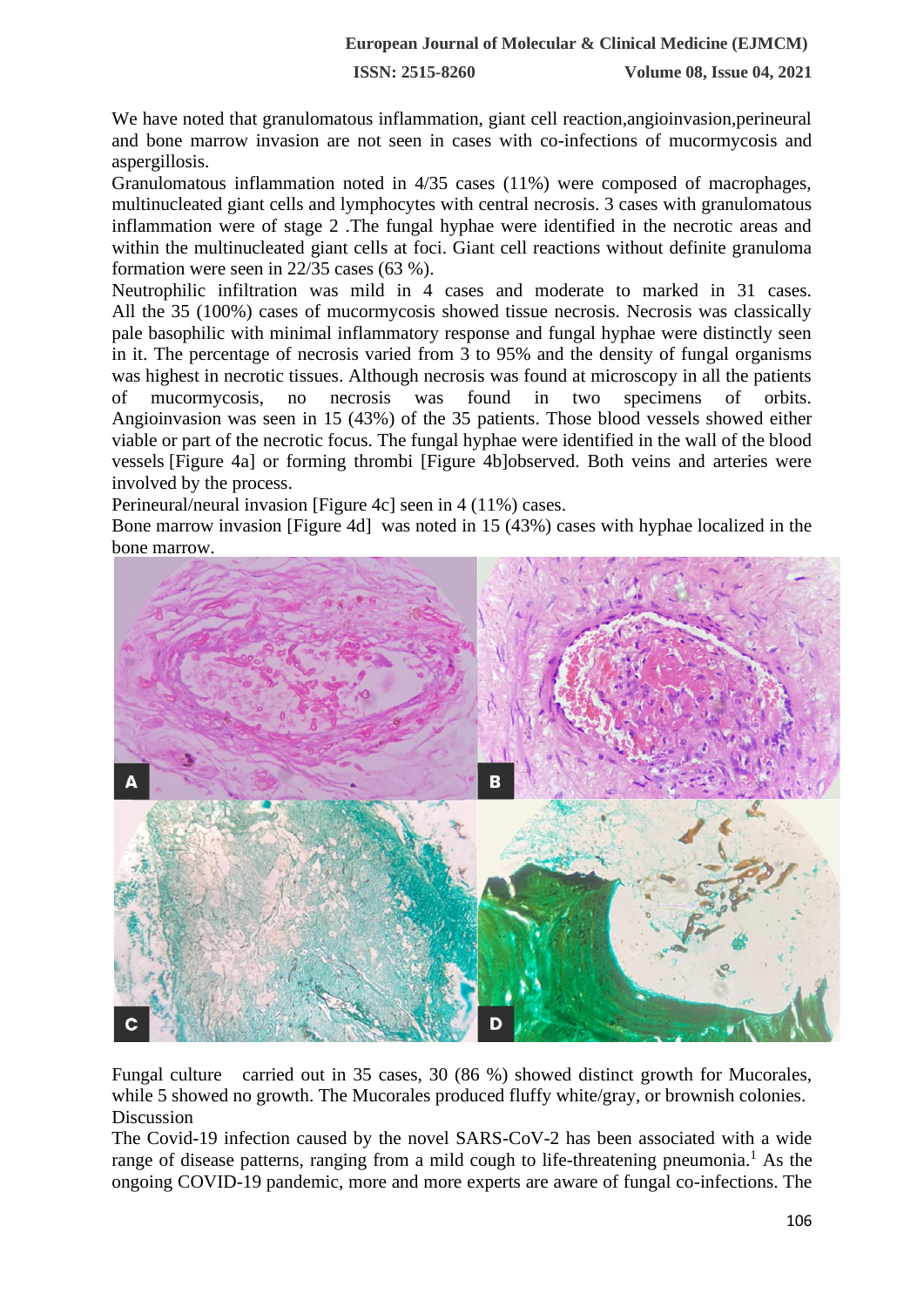main fungal pathogens for fungal co-infections in severe COVID-19 patients are *Aspergillus*, Mucor, Cryptococcus and *Candida.* Hence, it is necessary for severely ill and co morbid patients to receive fungal pathogens surveillance.<sup>4</sup>

Mucormycosis is a very rapidly progressive disease and may prove fatal if timely diagnosis and treatment are not given. Several genera are associated with this disease, the most common forms are Rhizopus, Rhizomucor and Absida. Rhizopus is the predominant pathogen accounting for 90% of the cases of rhinocerebral Mucormycosis.<sup>5</sup>According to its clinical presentation and site, invasive Mucormycosis is classified in 6 major clinical forms: (1) rhinocerebral, (2) pulmonary, (3) cutaneous, (4) gastrointestinal, (5) disseminated, and (6) uncommon rare forms, such as endocarditis, osteomyelitis, peritonitis, and renal infection .<sup>6</sup> Mucormycosis is caused by fungi belonging to the family mucormycetes, which are widely distributed in nature (soil, dust). They infect mainly immunocompromised patients. They are transmitted usually via inhalation of spores causing infection of nasal sinuses and lungs and rarely through ingestion causing involvement of gastrointestinal tract.Clinically Mucormycosis may present as rhinitis, pneumonia or cerebral infection. Pneumonia is usually seen in immunocompromised patients and cerebral infection involving brain and orbit is seen in uncontrolled diabetes.<sup>4</sup>

Upon germination, the invading fungus may spread inferiorly to invade the palate, posteriorly to invade the sphenoid sinus, laterally into the cavernous

sinus to involve the orbits, or cranially to invade the brain. The fungus invades the cranium through either the orbital apex or cribriform plate of the ethmoid bone and ultimately kills the host. Occasionally, cerebral vascular invasion can lead to hematogenous dissemination of the infection with or without development

of mycotic aneurysms .<sup>6</sup>

Occasionally, cerebral Mucormycosis can happen through hematogenous route from distinct organs.<sup>7</sup>

The common non-ophthalmic symptoms include facial pain, headache, toothache, facial numbness, burning sensation of mouth, falling of teeth, difficulty in swallowing, gumbleeding, nasal discharge, epistaxis, nasal blockage.

The ophthalmic signs and symptoms include eye pain, decreased vision, watering from eyes and swelling around eyes. Most of the ocular and orbital findings result from an intra-arterial spread of the disease that causes ischemic necrosis of the intra-orbital nerves. The disease may result in fungal invasion of the orbital blood vessels and subsequent thrombosis.<sup>8</sup>

On microscopy, Mucormycosis are non-septate, broad ( 6– 50 μm) hyphae of variable width with right angle branching. Folding of hyphae may be seen. Vascular invasion and tissue destruction can be present.

Aspergillosis is the second most common opportunistic mycoses. The commonest species is A. fumigatus. They are transmitted as airborne conidia. The most commonly involved organs are lungs, nasal cavity and sinuses. In healthy persons, it causes allergic bronchopulmonary aspergillosis while in immunocompromised patients it may cause serious sinusitis, aspergillus pneumonia, aspergilloma, invasive pulmonary aspergillosis, and disseminated aspergillosis.

Aspergillus on microscopy presents as hyphae with conidia. The hyphae are uniform, narrow (5-10 μm), non-pigmented (hyaline), regularly septated and branching at acute angle (40 degree). On H&E stain, viable hyphae appear basophilic and degenerated and necrotic hyphae appear eosinophilic. These hyphae are strongly positive with PAS and GMS. If there is fungal invasion of the vessels, infarct and necrosis of the tissue may be seen.<sup>4</sup> The hyphal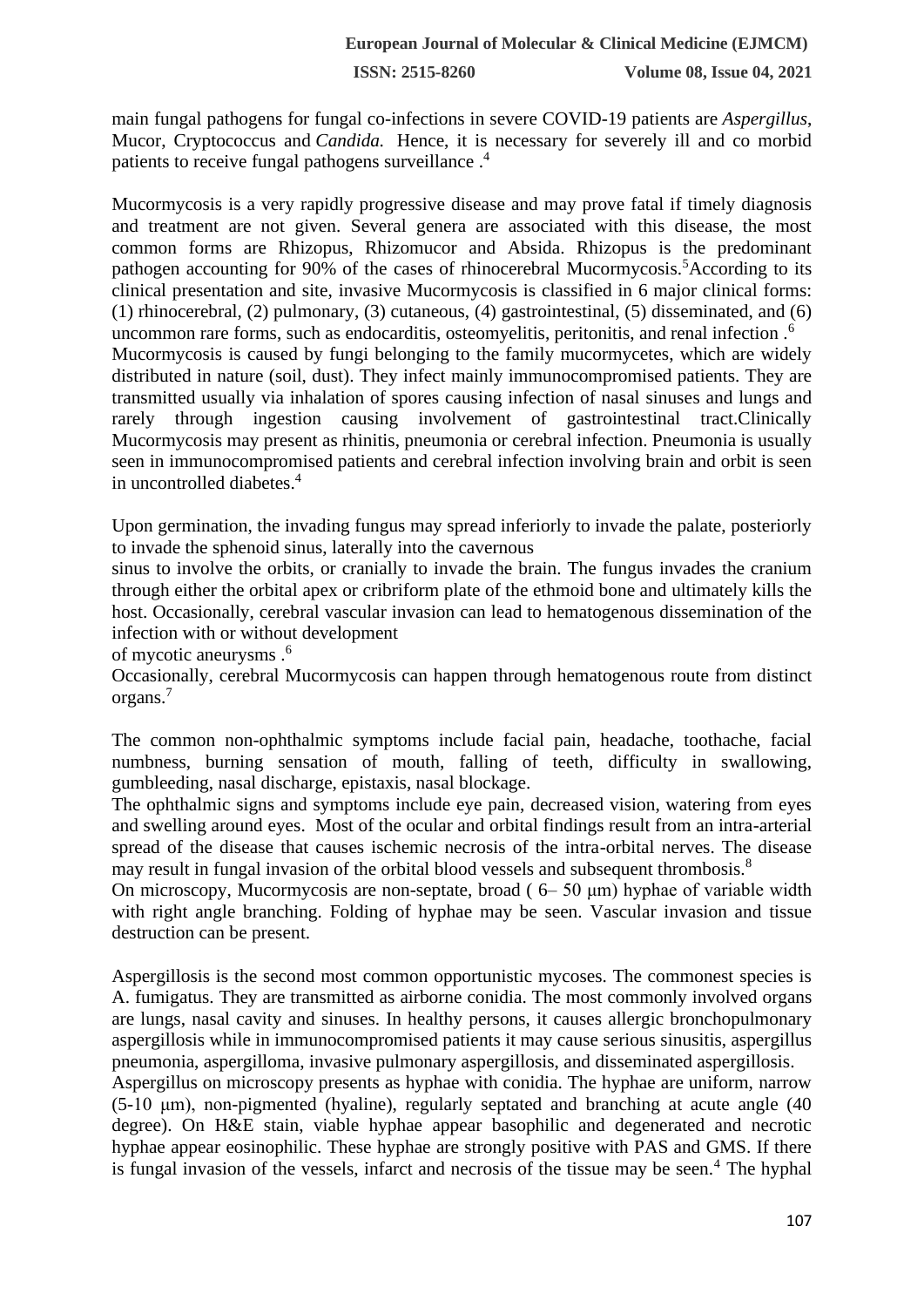forms of Aspergillus can be confused with the hyphal forms of other fungi, but when fruiting bodies are present a definite diagnosis is possible at the histopathology level itself.Fruiting bodies (Conidia) of Aspergilli develop from mycelia in areas of high oxygen tension, or severe infections. They are not usually seen in histopathology sections, <sup>9</sup> but in this study all cases show presence of fruiting bodies of Aspergillosis.

The mucor and aspergillus fungi penetrate arterial walls producing ischemia, thrombosis and infarction.<sup>6</sup>

Zygomycetes are difficult to recognize when significant overlap can occur with septate hyphae with dichotomous branching seen in *Aspergillus* spp . <sup>3</sup>The fungal co-infections associated with global COVID-19 might be missed or misdiagnosed. 10

Bone marrow invasion and necrosis of bone are common in Sino nasalmucormycosis. Perineural/neural invasion frequently seen in rhino orbitalmucormycosis.

Histopathologic examination remains one of the major diagnostic tools in mycology because it permits rapid, presumptive identification of fungal infections .<sup>11</sup>

The imaging studies may help to delineate the extent of tissue invasion. The computed tomography and magnetic resonance of paranasal sinus necrotizing fungal infection included mucosal thickening, osseous erosion, sinusitis with hypo/mild/hyper intense lesions, and destruction of bones in nasal septa, orbit, maxilla and mandible. In case of orbital and cerebral extension, the disease can be seen as orbital cellulitis, optic neuritis, soft tissue infiltration in the optical apex, bone rarefaction and erosion of the skull base, cavernous sinus and internal carotid artery thrombosis, infarcts and intracranial abscess in the brain . 6,12

A complex coaction of various factors such as COVID-19 infection, preexisting comorbidity, use of immunosuppressive drugs and risk of opportunistic infections lead to secondary necrotizing fungal infection.<sup>1</sup>

Chronic corticosteroid-based therapy is another primary risk factor that enhances a patient's susceptibility to mucormycosis by causing defects in macrophages and neutrophils and/or steroid-induced diabetes. <sup>6</sup>

In the pandemic of COVID-19, with the absence of an effective vaccine or antiviral therapy, supportive treatment with glucocorticoids play a vital role in COVID-19 management. Glucocorticoids are inexpensive, widely available, and have been shown to reduce mortality in hypoxemic patients with COVID-19.<sup>13</sup>

Glucocorticoids can cause drug induced hyperglycemia by making the liver resistant to insulin. <sup>14</sup>They not only exacerbate hyperglycemia in patients of diabetes mellitus, but also cause diabetes mellitus in patients without documented hyperglycemia before the initiation of glucocorticoids therapy.<sup>15</sup> Higher blood sugar levels and more acidic blood creates a fertile [environment](https://emedicine.medscape.com/article/227586-overview) for Mucorales fungi to thrive.

Glucocorticoids increase the risk of secondary infections. The immune dysregulation caused by reduced numbers of T lymphocytes, CD4+T, and CD8+T cells by the virus and the use of concurrent immunomodulatory drugs such as tocilizumab could further increase the risk of infections in COVID-19 patients.<sup>16,17</sup>

Invasive Mucormycosis has been diagnosed in mild to moderate SARS-CoV-2 infections. In undiagnosed or uncontrolled diabetics, the strongest predisposing factor appears to be hyperglycemia which leads to increased expression of the endothelial receptor GRP78, resulting in polymorphonuclear dysfunction, impaired chemotaxis and defective intracellular killing  $^{18}$ 

Aspergillus and Mucormycosis infections in COVID-19 patients will require early detection by a comprehensive diagnostic intervention (histopathology, direct microscopic examination, culture, β-D-glucan, galactomannan, and PCR-based assays) to ensure effective treatments.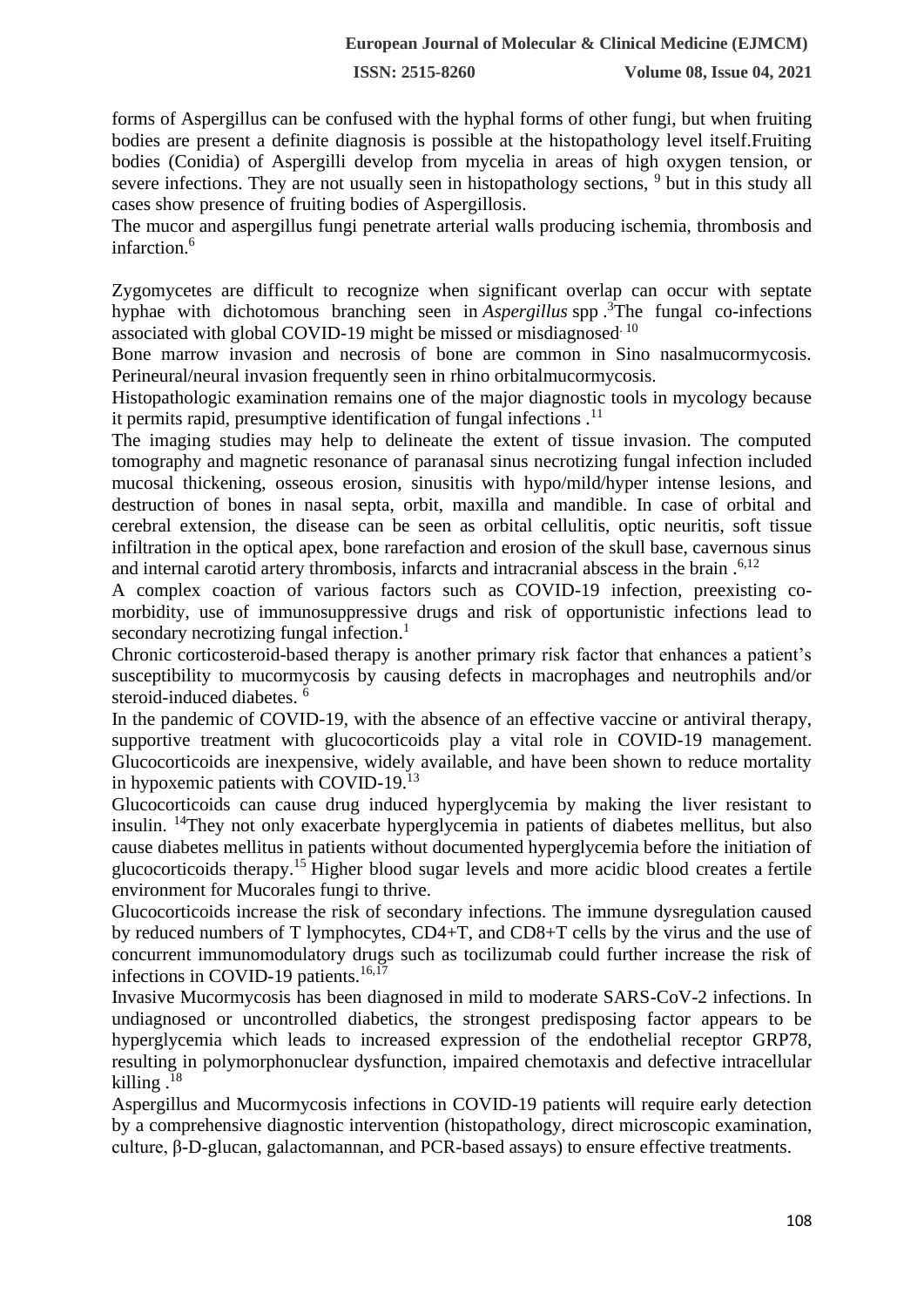There are many factors in developing necrotizing fungal infections in post covid patients.Further research required to know the etiopathogenesis of necrotizing fungal infections in post covid patients.

## **Conclusion:**

COVID-19 is associated with a higher incidence of secondary infections, including fungal infection. Moreover, widespread use of glucocorticoids in COVID-19 causes deterioration of preexisting fungal diseases. So, the clinicians must be aware of possibility of invasive fungal infection in such COVID patients with history of diabetes and other comorbidities. Histopathologic examination remains one of the major diagnostic tools in diagnosis of mucormycosis. Clinical suspicion with early diagnosis of acute invasive fungal sinusitis among COVID-19 patients and early management with antifungal therapy and surgical debridement is essential for better outcome and higher survival.

### **References**

- 1. Sharma S, Grover M, Bhargava S, Samdani S, Kataria T. Post coronavirus disease mucormycosis: a deadly addition to the pandemic spectrum. J Laryngol Otol. 2021;1-6.
- 2. Tamez-Pérez HE, Quintanilla-Flores DL, Rodríguez Gutiérrez R, González-González JG, Tamez-Peña AL. Steroid hyperglycemia: Prevalence, early detection and therapeutic recommendations: A narrative review. World J Diabetes. 2015;6(8):1073- 81.
- 3. Sangoi AR, Rogers WM, Longacre TA, Montoya JG, Baron EJ, Banaei N. Challenges and pitfalls of morphologic identification of fungal infections in histologic and cytologic specimens: a ten-year retrospective review at a single institution. Am J Clin Pathol. 2009 Mar;131(3):364-75.
- 4. Ghosh, A., Gharti Magar, D., Thapa, S., Nayak, N., & Talwar, O. P. (2019). Histopathology of important fungal infections – A summary. *Journal of Pathology of Nepal*, *9*(1), 1490-1496.
- 5. Auluck A. Maxillary necrosis by mucormycosis. A case report and literature review. Med Oral Patol Oral Cir Bucal. 2007;12:360-4.
- 6. Petrikkos G, Skiada A, Patel J, Roilides E, Thomas J. Walsh, Dimitrios P. Kontoyiannis. Epidemiology and Clinical Manifestations of Mucormycosis, Clinical Infectious Diseases. 2012;54:S23-34.
- 7. Prakash, H.; Chakrabarti, A. Epidemiology of Mucormycosis in India. Microorganisms. 2021;9: 523.
- 8. [UpenderWali](https://www.sciencedirect.com/science/article/pii/S1876034112000238)<sup>a</sup>[AbdullahBalkhair](https://www.sciencedirect.com/science/article/pii/S1876034112000238#!)<sup>[b](https://www.sciencedirect.com/science/article/pii/S1876034112000238)</sup>[AbdullahAl-Mujaini](https://www.sciencedirect.com/science/article/pii/S1876034112000238#!)<sup>[a](https://www.sciencedirect.com/science/article/pii/S1876034112000238)</sup> .Cerebro-rhino orbital mucormycosis: An update.Journal of Infection and Public Health Volume 5 Issue 2,April 2012 Pages 116-126.
- 9. K. R. Anila, TharaSomanathan, Anitha Mathews, K. Jayasree.Fruiting bodies of Aspergillus: An unusual finding in histopathology. Lung India. 2013 Oct-Dec; 30(4): 357–359.
- 10. song G, Liang G, Liu W.Fungal Co-infections Associated with Global COVID-19 Pandemic: A Clinical and Diagnostic Perspective from China.Mycopathologia. 2020 Aug;185(4):599-606.
- 11. Goel A, Kini U, Shetty S. Role of histopathology as an aid to prognosis in rhino-orbitocerebral zygomycosis. Indian J Pathol Microbiol. 2010;53:253-7.
- 12. Therakathu, J.; Prabhu, S.; Irodi, A.; Sudhakar, S.V.; Yadav, V.K.; Rupa, V. Imaging features of rhinocerebral mucormycosis: A study of 43 patients. Egypt. J. Radiol. Nucl. Med. 2018, 49, 447–452.